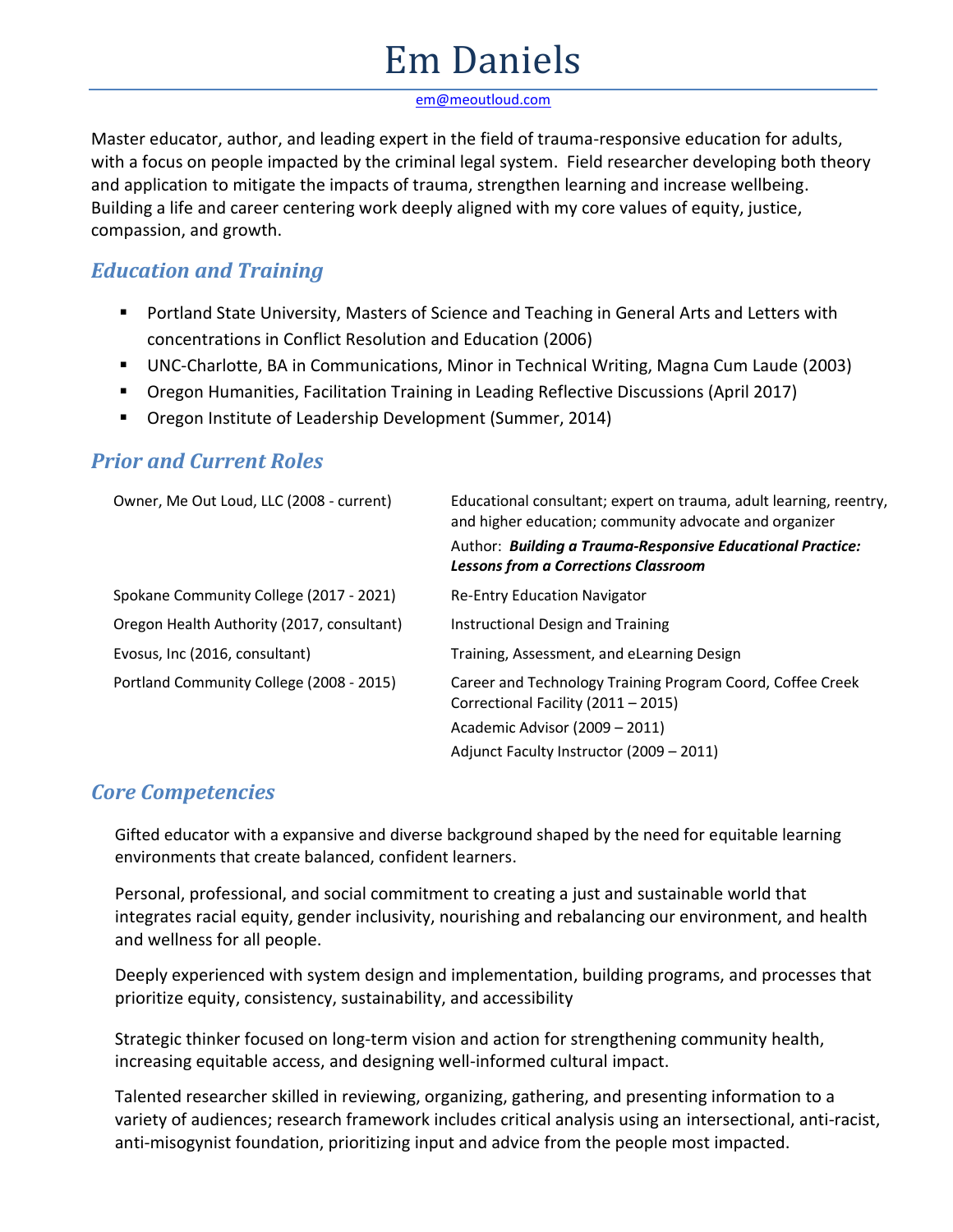## Em Daniels

### *Qualifications and Skills*

Accomplished at creating systems and processes focused on transparency, communication, giving and receiving feedback, and promoting consistency while adhering to guidelines, policies, and laws, and setting reasonable and flexible expectations.

Extensive history of designing and implementing programs and activities designed to increase access to cultural and educational capital for people who have been historically denied access to the benefits of education and its opportunities.

Skilled in building and maintaining relationships with internal and external stakeholders focused on developing sustainable, coordinated efforts that align needs, objectives, values, and outcomes.

Expert in written and oral communications including messaging, report-writing, content development, project updates, and presenting research.

Resourceful, creative facilitator grounded in culturally competent and engaging approaches to group and individual conversations and learning spaces.

#### *Recent Projects*

Defined or created job duties, systems, processes, and local and statewide student pipeline for the newly created ReEntry Education Navigator position; took steps to integrate the position into existing college processes and culture; collaborated with colleagues across the state to develop best practices for working with reentering students; create onboarding training based on these practices for new reentry professionals.

Lead statewide collaboration to create and implement best practices across colleges that prioritized

- understanding the role of race and ethnicity in incarceration and educational attainment,
- supporting students transitioning back into their communities, and
- **■** emphasized system to system collaboration and communication and relationship development.

Created state-wide training program including initial needs assessment, conducting stakeholder outreach and focus groups, messaging, content design and delivery, and rollout planning.

Community advocacy and organizing with the local racial equity organizations; ongoing collaboration with local BIPOC organizations to continue bringing our voices to law enforcement entities and criminal legal system.

Partnered with local organizations to secure funding, develop, and deliver a unique, cohort model artist development program focused on storytelling through art for system-impacted people; project culminated with a public art show and discussion with artists.

#### *Technical Skills*

| Microsoft Office Word, PowerPoint, Excel, Outlook,<br>Visio, Access, Teams, and Publisher        | Adobe Photoshop, Illustrator                 |
|--------------------------------------------------------------------------------------------------|----------------------------------------------|
| Online collaboration tools including Teams,<br>Sharepoint, OneDrive, OneNote, Slack, Google Docs | Canvas, Desire2Learn, Blackboard, Litmos LMS |